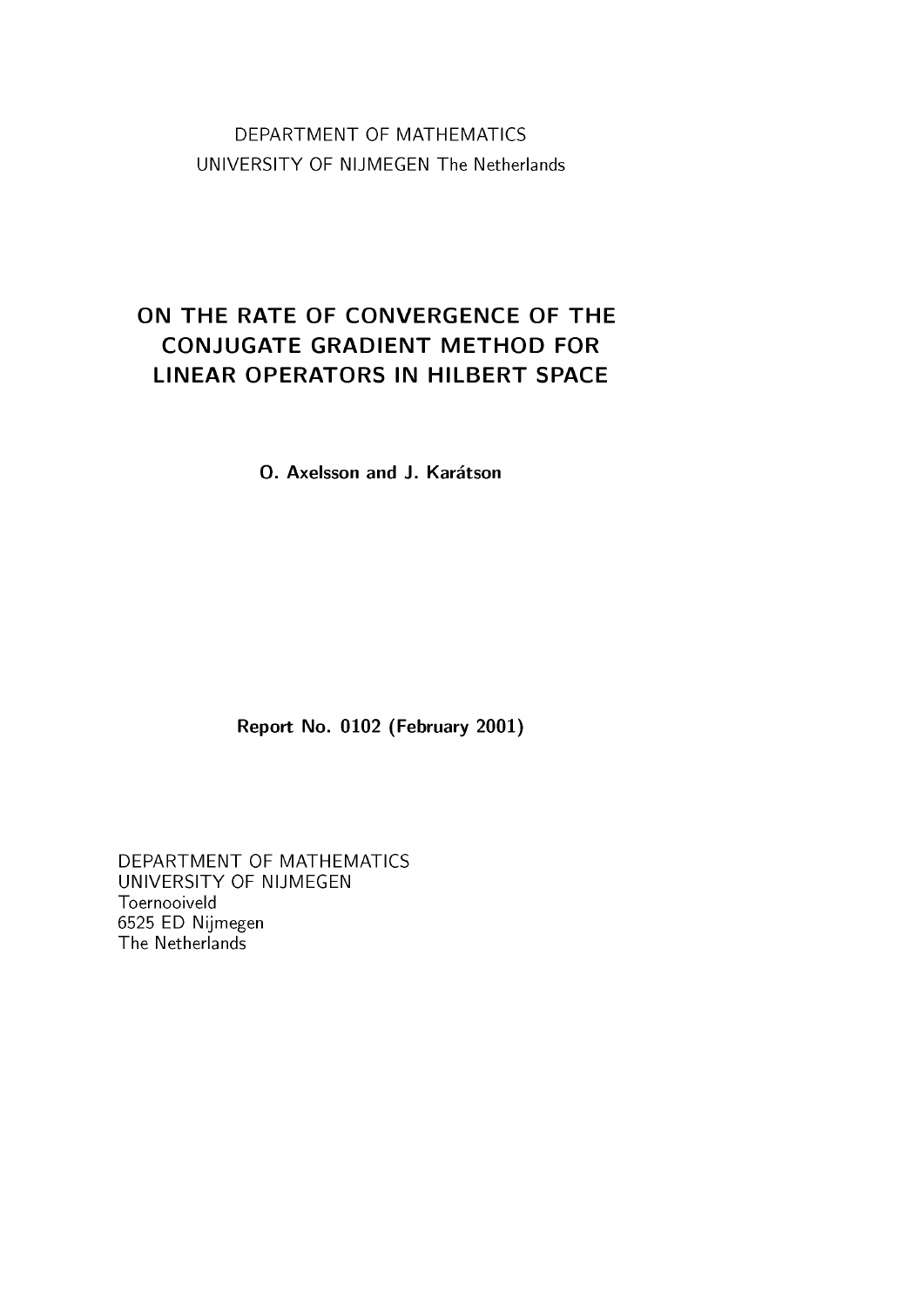# On the rate of convergence of the conjugate gradient method for linear operators in Hilbert space\*

O. Axelsson<sup>†</sup>and J. Karátson<sup>‡</sup>

#### **Abstract**

The rate of convergence of the conjugate gradient method is investigated in Hilbert space. Previous results in  $\mathbb{R}^n$  for the sublinear and superlinear rate of convergence, involving various generalized condition numbers, are extended to linear operators. Applications are given to elliptic differential operators, yielding relevant mesh independent estimates including large matrix sizes in the case of discretized boundary value problems.

## **1 Introduction**

The conjugate gradient method has become the most widespread way of solving symmetric positive definite linear algebraic systems since it was first presented in [6]. One of its the most im portant features is superlinear convergence, first proved in [5] (see also [10]).

A characterization of the convergence of the CGM is given in the book [1] (Chapter 13) and the paper [2]. There are three typical phases: sublinear, linear and superlinear. The description of the different phases relies on different condition numbers. Whereas the standard condition number yields the classical linear convergence result, the other two phases use generalized condition numbers. Namely, the sublinear estimate uses a condition number relative to the initial vector, and the superlinear one uses the K-condition number involving all the eigenvalues of B.

Our aim is to extend the estimates of [1] and [2] to linear operators in Hilbert space. The motivation for this is given by differential operators. In their case the spd matrices obtained from discretization are approximations of the original operator that

<sup>\*</sup>This research was done during the second author's Hungarian post-doc scholarship Magyary Zoltán.

<sup>&</sup>lt;sup>†</sup>Department of Mathematics, University of Nijmegen, 6525ED Nijmegen, The Netherlands; ax[elsson@ sci.kun.nl](mailto:elsson@sci.kun.nl)

<sup>^</sup>D epartm ent of Applied Analysis, ELTE University, H-1053 B udapest, H ungary; karatson@cs.elte.hu

<sup>1</sup>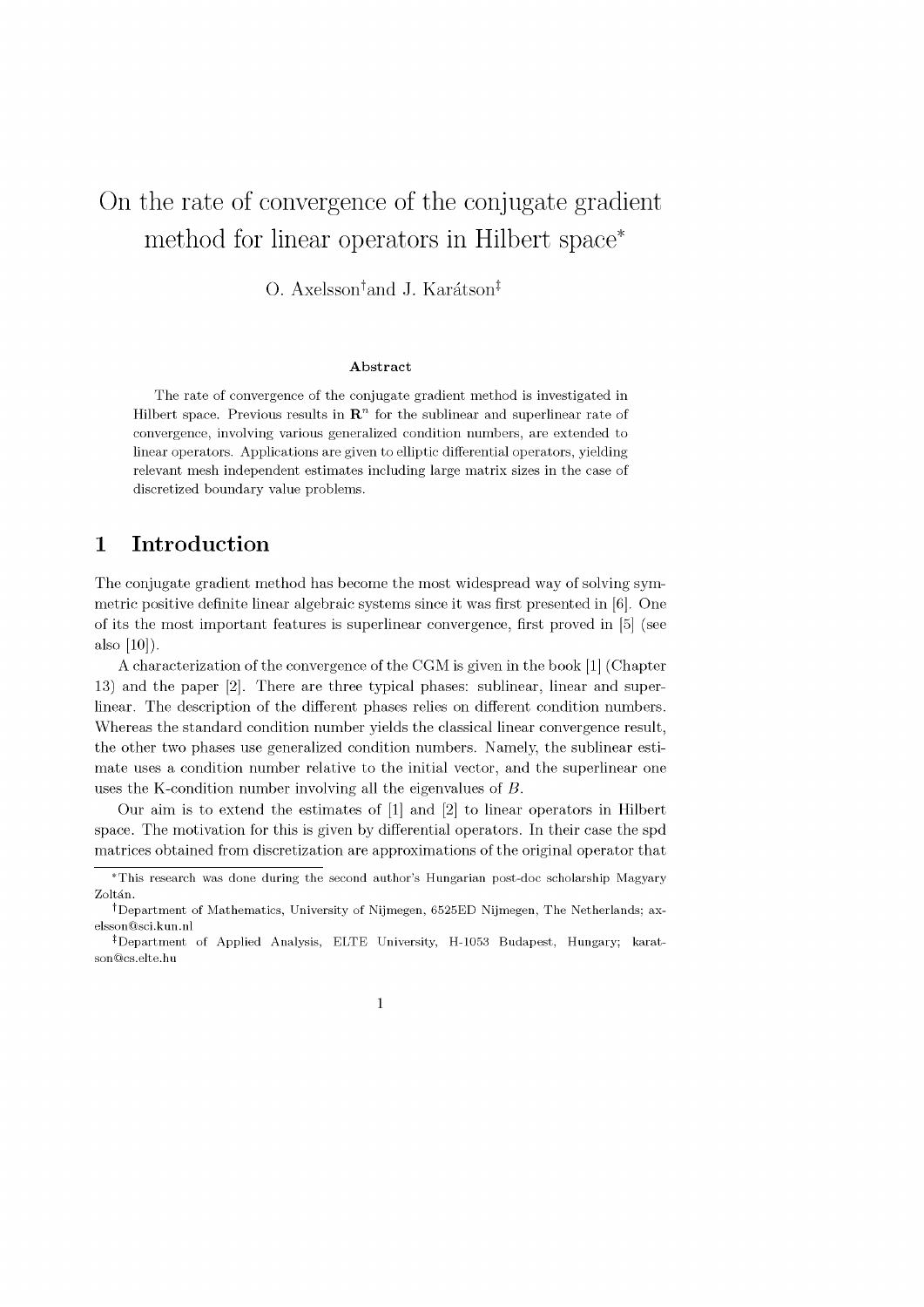describes the studied model exactly. Hence the study of the CGM for these operators helps the understanding of the CGM for the discretized problems and, especially, gives relevant estimates for large matrix sizes.

The extension of the linear convergence result to Hilbert space has been long known in the same form [4, 5] and can be considered classical. Hence our investigation concerns the other two (sublinear and superlinear) phases.

## 2 The rate of convergence in  $\mathbb{R}^n$

In this section we recall the major convergence results for the CGM for linear systems

$$
Ax = a
$$

in  $\mathbb{R}^n$ , where A is a real symmetric spd (symmetric and positive definite) matrix. In general we consider a preconditioned version

$$
Bx = b \tag{1}
$$

with  $B = C^{-1}A$  and  $b = C^{-1}a$ , where C is also an spd matrix.

The theorems to follow are quoted from [2]. They describe the rate of convergence in the three phases. The estimates use the minimizing property of the CGM:

$$
||e^{k}||_{A} = \min_{P_{k} \in \pi_{k}^{1}} ||P_{k}(B)e^{0}||_{A} \qquad (k \in \mathbf{N}),
$$
\n(2)

where  $\pi_k^1$  denotes the set of polynomials of degree k such that  $P_k(0) = 1$ ; further, the inner product  $\langle x, y \rangle_A = \langle Ax, y \rangle$  and the corresponding norm are used.

### *(a) The sublinear phase*

The estimates rely on the following notion  $[2]$ . Let A and B be symmetric and positive definite matrices. The generalized condition number of A with respect to a vector  $x \in \mathbb{R}^n$  and the number  $\nu \in \mathbb{R} \setminus \{0\}$  is defined by

$$
\kappa_{\nu}(B,x)_A = \frac{\|B^{\nu}x\|_A}{\|x\|_A} \|B^{-\nu}\|_A.
$$
\n(3)

**Theorem 1** *For any*  $k = 1, 2, \ldots$  *and*  $s = 1/2, 1, 3/2, \ldots$  *there holds the estimate* 

$$
\frac{\|e^k\|_A}{\|e^0\|_A} \le \left(\frac{s}{k+s}\right)^{2s} \kappa_{-s}(B, e_0)_A.
$$

The proof of Theorem 1 relies on (2) and the following theorem: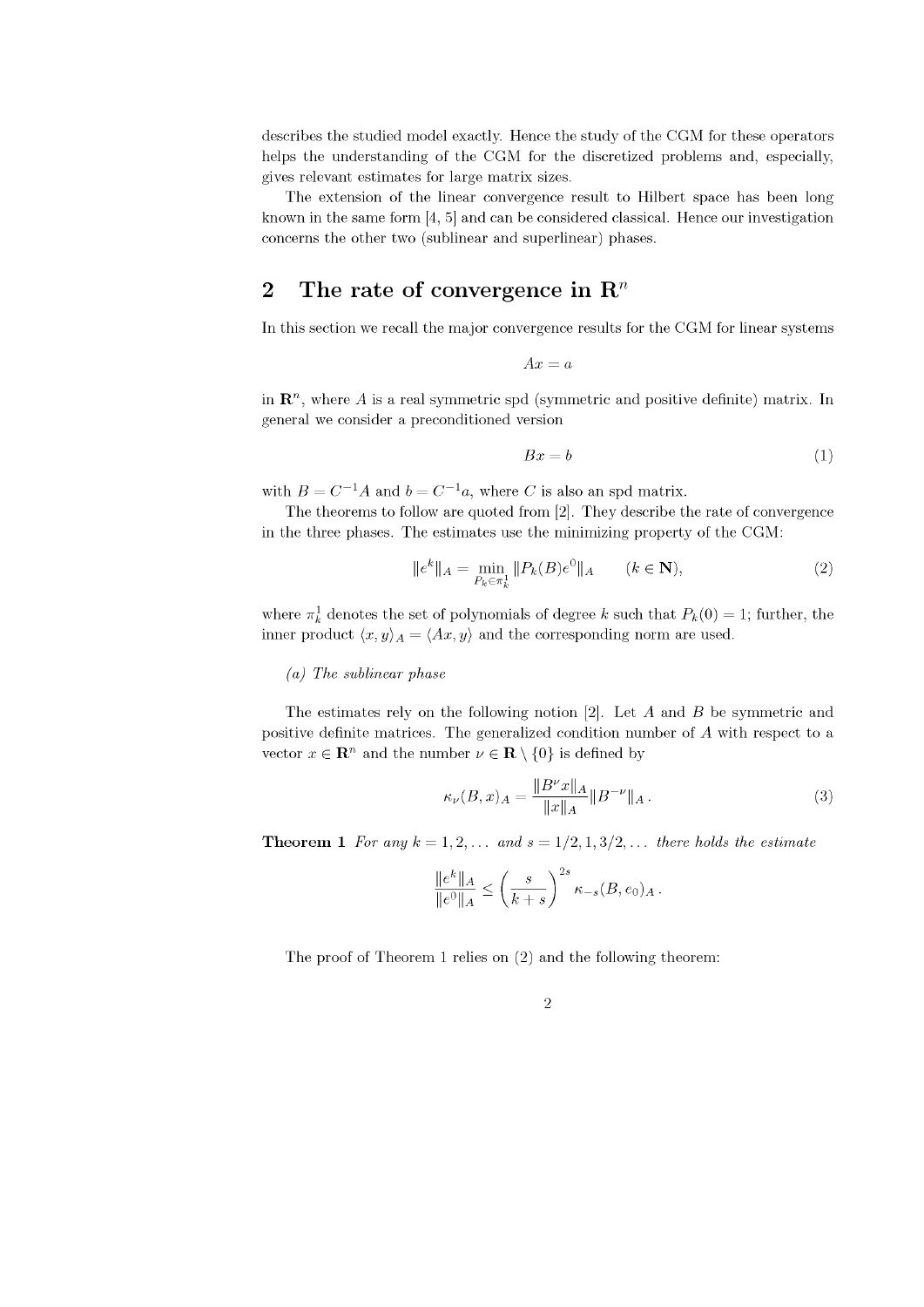**Theorem 2** *For any*  $k = 1, 2, ...$  *and*  $s = 1/2, 1, 3/2, ...$  *there holds* 

$$
\min_{P_k \in \pi_k^1} \max_{0 \le x \le 1} |x^s P_k(x)| \le \left(\frac{s}{k+s}\right)^{2s}.
$$

In practice often the most relevant values of s in Theorem 1 are  $s = 1/2$  and  $s = 1$ , where the upper bounds are sharp. Hence we introduce the notations

$$
F = \kappa_{-1/2}(B, e_0)_A \,, \quad G = \kappa_{-1}(B, e_0)_A
$$

for the corresponding generalized condition numbers. Using these, Theorem 1 yields in particular the estimates

$$
\frac{\|e^k\|_A}{\|e^0\|_A} \le \frac{F}{2k+1} \quad \text{and} \quad \frac{\|e^k\|_A}{\|e^0\|_A} \le \frac{G}{(k+1)^2}.
$$
 (4)

In these cases  $F$  and  $G$  can be related to the (standard) condition number

$$
\kappa(B) = \|B\|_A \|B^{-1}\|_A
$$

such that more information is gained on the convergence. Namely, we have

#### **Theorem 3** *There holds*

$$
1 \le (G^2 + \kappa(B))/(1 + \kappa(B)) \le F^2 \le G \le \kappa(B)^{1/2}(F^2(1 + \kappa(B)^{-1}) - 1)^{1/2}.
$$

**Remark 1** The case when F is bounded independently of the matrix size n (by a suitable choice of  $e_0$ ) is analyzed in [2]. Then in (4) we benefit by the uniform  $O(1/k)$ estimate in  $n$ , further, we obtain a weak dependence of  $G$  on  $n$  since Theorem 3 yields  $G \leq const. \cdot \kappa(B)^{1/2}$ . This situation turns out to hold when the components for the higher eigenvalue modes are large with respect to the lower modes. A sufficient estimate for this is given in terms of the trace, size and norm of B.

#### *(b) The linear phase*

As is well-known, if we only use the fact that the spectrum of  $B$  lies in the interval [a, b], where  $b = ||B||_A$ ,  $a = 1/||B^{-1}||_A$ , then (2) yields linear convergence of the CGM with quotient  $\sigma$  involving the standard condition number:

$$
\sigma = (\sqrt{b} - \sqrt{a})/(\sqrt{b} + \sqrt{a}) = (\sqrt{\kappa(B)} - 1)(\sqrt{\kappa(B)} + 1).
$$

| ۰,<br>× |
|---------|
| Ξ<br>I  |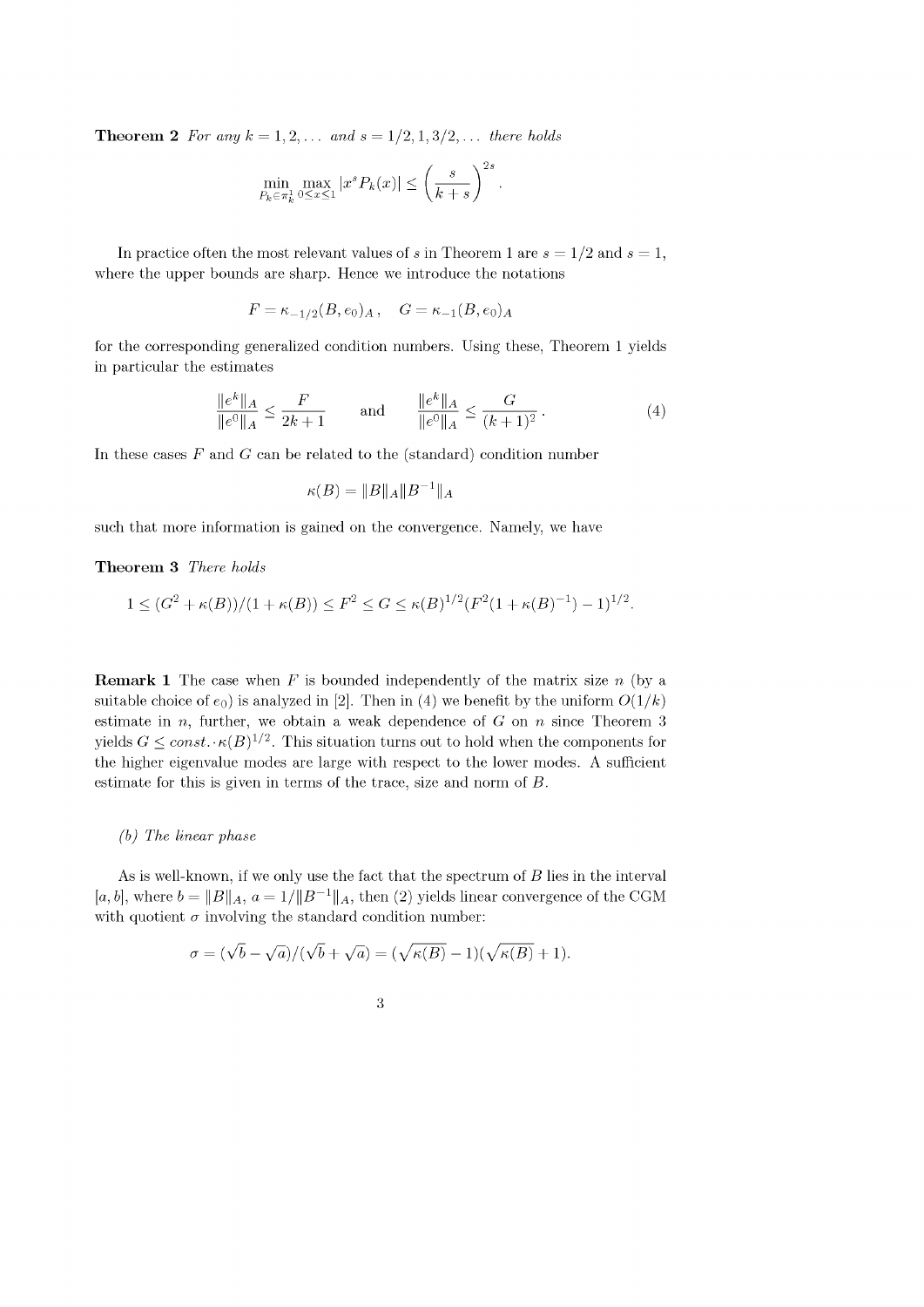**Remark 2** This linear convergence result has been long known to hold in the same form in Hilbert space [4], hence its study will be not repeated here.

#### *(c) The superlinear phase*

A simple superlinear estimate is obtained in [2] using the K-condition number

$$
K = K(B) = \left(\frac{1}{n} \text{trace}(B)\right)^n / \text{det}(B) = \left(\frac{1}{n} \sum_{i=1}^n \lambda_i\right)^n \left(\prod_{i=1}^n \lambda_i\right)^{-1}.
$$

**Theorem 4** *Let*  $k < n$  *be even and*  $k \geq 3 \ln K$ *. Then* 

$$
\frac{\|e^k\|_A}{\|e^0\|_A} \le \left(\frac{3\ln K}{k}\right)^{k/2}.
$$

## **3** The sublinear phase in Hilbert space

We study the operator equation

$$
Ax = a \tag{5}
$$

in some real Hilbert space  $H$ , where  $a \in H$ . Here A may be an arbitrary (bounded or unbounded) spd operator, by which we mean the following:

**Definition 1** A is an *spd operator* in H if A is self-adjoint and  $\langle Ax, x \rangle > 0$  (x  $\in$  $D(A), x \neq 0$ . If the latter inequality is replaced by  $\langle Ax, x \rangle \geq c||x||^2$   $(x \in D(A))$  with some constant  $c > 0$ , then A will be called *uniformly spd*.

The assumption that  $A$  is self-adjoint is no loss of generality, since for any densely defined symmetric and strictly positive operator we can construct a self-adjoint extension (see e.g. [8]). On the other hand, the self-adjointness yields the following favourable well-posedness property:

**Proposition 1** (see e.g. [8]). *If* A *is a uniformly spd operator in* H, then  $R(A) =$  $H$ .

We define, as usual, the energy space  $H_A$  of A as the completion of  $D(A)$  under the energy inner product

$$
\langle u, v \rangle_A = \langle Au, v \rangle.
$$

The corresponding norm has the obvious notation  $\|\cdot\|_A$ .

$$
4\phantom{.0}
$$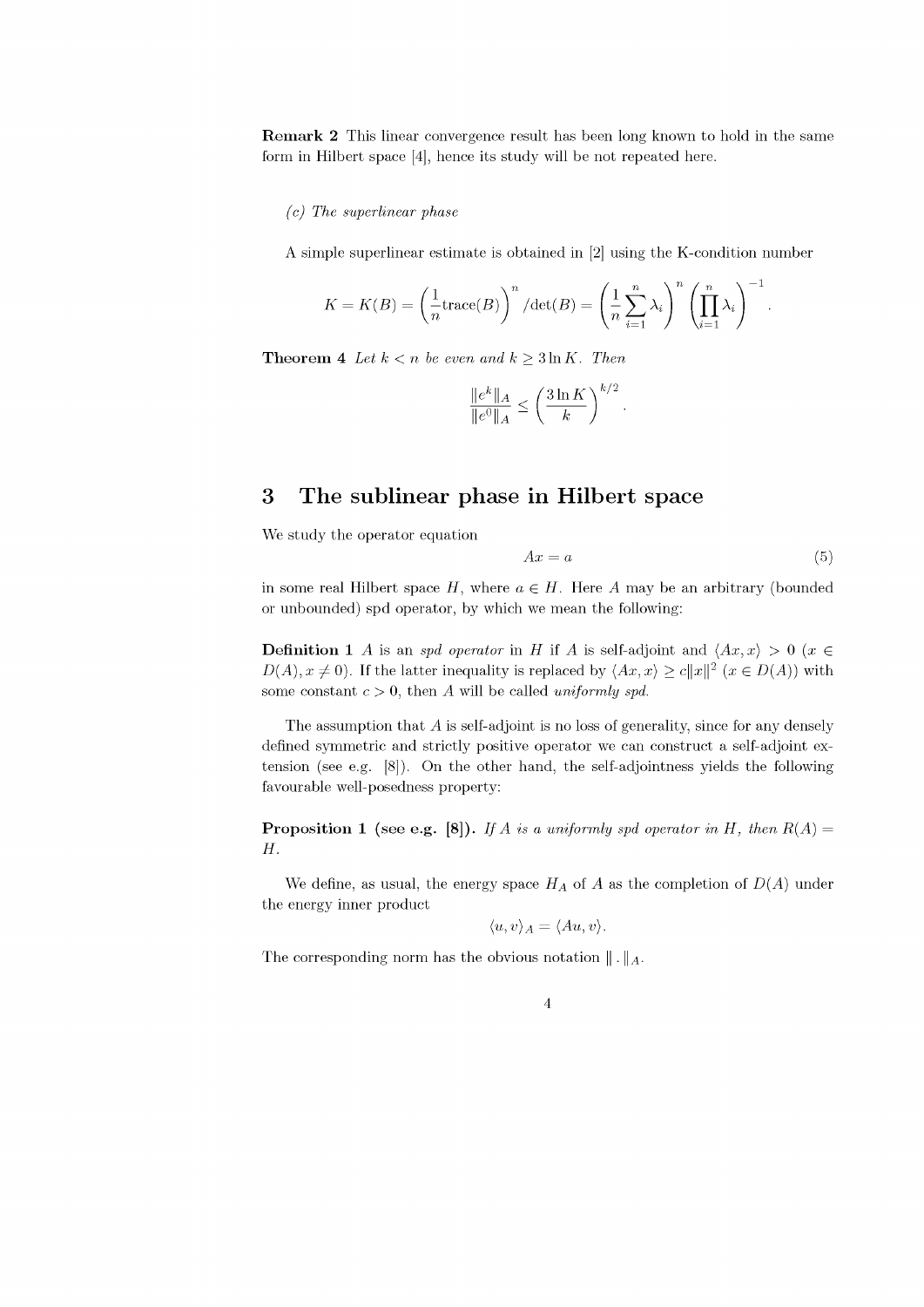Similarly to (1), we generally consider the preconditioned version

$$
Bx = b \tag{6}
$$

of (5), where  $B = C^{-1}A$  with some uniformly spd operator C (and  $b = C^{-1}a$ ). Then B is symmetric and strictly positive in the energy spaces  $H_A$  or  $H_C$ . In order to make B self-adjoint, the extension of  $C^{-1}A$  may be required from  $D(A)$  to  $H_A$  (resp.  $H_C$ ) when these do not coincide. Then the solution x is usually looked for in  $H_A$  (resp.  $H_C$ ) instead of  $D(B) = D(A)$ .

Of special interest in our investigations is the case when the (standard) condition number  $\kappa(B) = ||B||_A ||B^{-1}||_A$  equals  $\infty$ , and thus the classical linear estimate fails. This either holds when B is bounded but  $B^{-1}$  is not, or when B is unbounded. We study these cases separately, also allowing both B and  $B^{-1}$  to be bounded. (Typical examples are weak elliptic operators with 0 lower bound, and strong elliptic differential operators, respectively.) The generalized condition number with respect to the initial vector in Theorem 1 has its real strength for the first case, when the difficulty with the unboundedness of  $B^{-1}$  is avoided by the definition of  $\kappa_{-s}(B, \epsilon_0)_A$ .

## 3.1 The case of a bounded operator

Our aim here is to extend Theorems 1 and 3 to the operator equation  $(6)$  when B is bounded in  $H_A$ . Analogously to (3), we define the generalized condition number

$$
\kappa_{\nu}(B,x)_A = \frac{\|B^{\nu}x\|_A}{\|x\|_A} \|B^{-\nu}\|_A.
$$
\n(7)

(For any  $\nu < 0$ ,  $\kappa_{\nu}(B, x)$  is finite by the boundedness of B, whereas for  $\nu > 0$  it is only finite if  $B^{-1}$  is bounded.)

In addition, we first verify that the natural spectral estimate is sufficient for  $B$ to be bounded in  $H = H_A$  even if A and C are unbounded. Hence one can proceed analogously to the finite dimensional case.

#### *(a) Boundedness of the preconditioned operator*

We consider the case when  $D(A) = D(C) =: D$  and there exists a number  $M > 0$ such that

$$
\langle Ax, x \rangle \le M \langle Cx, x \rangle \qquad (x \in D). \tag{8}
$$

(This is automatically satisfied in  $\mathbb{R}^n$ .)

This means that B is bounded with respect to  $\|\cdot\|_C$ , since (8) is equivalent to

$$
\langle Bx, x \rangle_C \le M ||x||^2 \qquad (x \in D).
$$

We prove that the same is true with respect to  $\| \cdot \|_A$ :

$$
\phantom{0}5
$$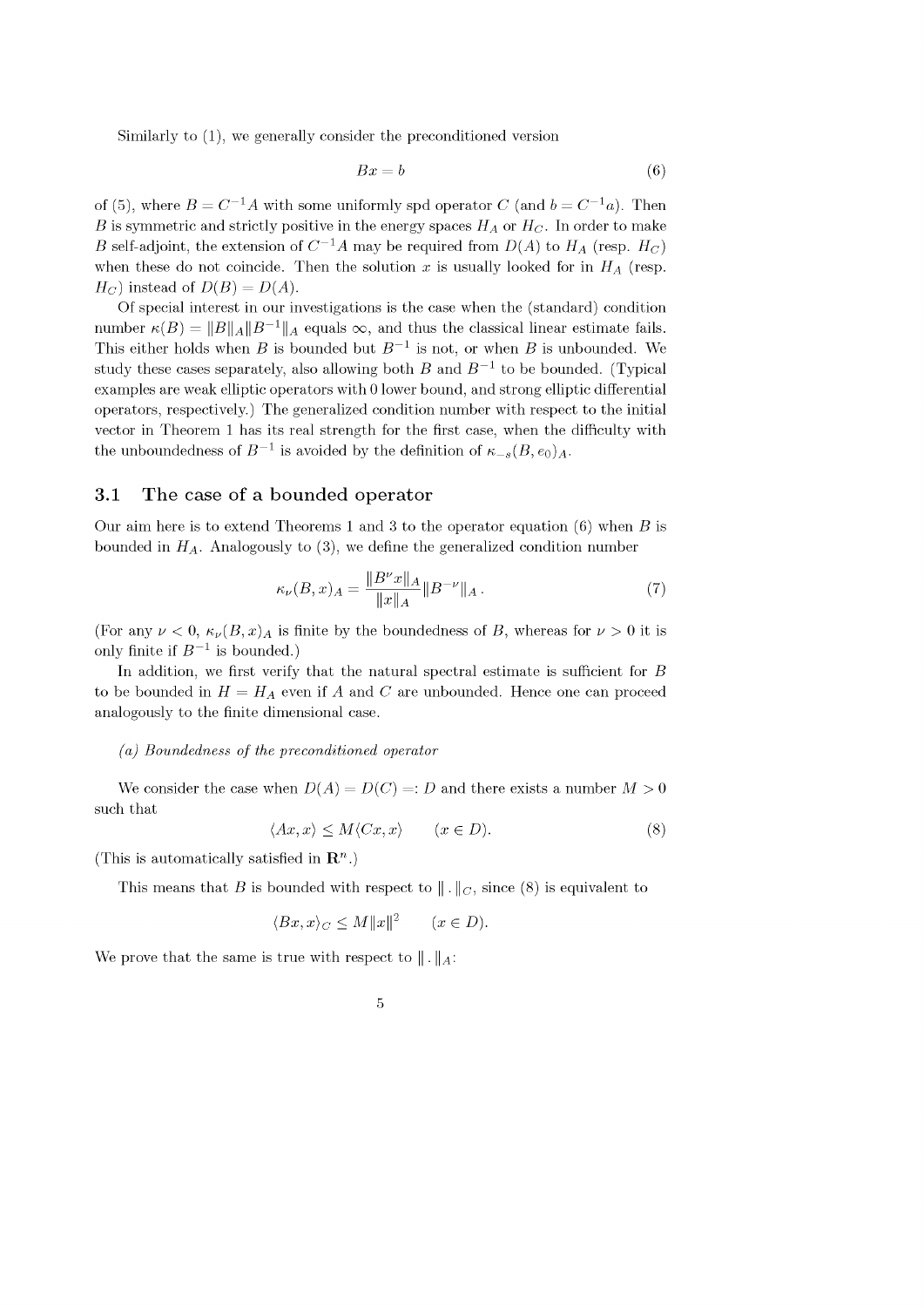**Proposition 2** *If (8) holds then*  $||B||_A \leq M < \infty$ .

PROOF. Since (8) means  $||A^{1/2}x||^2 \leq M||C^{1/2}x||^2$   $(x \in D)$  and there holds  $R(C^{1/2}) = D(C^{-1/2}) = H$ , hence letting  $y = C^{1/2}x$  implies

$$
||A^{1/2}C^{-1/2}y||^2 \le M||y||^2 \qquad (y \in H).
$$

The symmetry of  $A^{1/2}$  and  $C^{-1/2}$  yields

$$
\langle C^{-1/2} A^{1/2} y, y \rangle = \langle y, A^{1/2} C^{-1/2} y \rangle \le M^{1/2} \|y\|^2 \qquad (y \in H),
$$

whence  $||C^{-1/2}A^{1/2}|| \leq M^{1/2}$ . Therefore

$$
\langle C^{-1}A^{1/2}y, A^{1/2}y \rangle = ||C^{-1/2}A^{1/2}y||^2 \le M||y||^2 \qquad (y \in H),
$$

which, if setting  $v = A^{-1/2}y$ , means  $\langle C^{-1}Av, Av \rangle \leq M \langle Av, v \rangle$   $(v \in D)$ . Hence

$$
\langle Bv, v \rangle_A = \langle ABv, v \rangle = \langle AC^{-1}Av, v \rangle = \langle C^{-1}Av, Av \rangle \le M ||v||_A^2 \qquad (v \in D).
$$

This yields  $||B||_A < M$  since the assumption  $D(A) = D(C) =: D$  implies  $D(B) =$  $D(C^{-1}A) = D$ . (We note that B has a unique bounded extension to  $H_A$ , preserving the norm estimate  $M$ ).

Consequently, if (8) holds then for  $\nu < 0$  the generalized condition number  $\kappa_{\nu}(B, x)_{A}$  is finite.

**Remark 3** (i) Let A and C be spectrally equivalent, i.e.

$$
\inf_{x \in D} \frac{\langle Bx, x \rangle_C}{\|x\|_C^2} = \inf_{x \in D} \frac{\langle Ax, x \rangle}{\langle Cx, x \rangle} =: m > 0.
$$

(In other words, there is also a lower estimate in (8) for  $\langle Ax, x \rangle$ ). Then B is uniformly positive and hence  $B^{-1}$  is also bounded in  $H_C$ , and these hold in  $H_A$  as well since  $|| \cdot ||_A$  and  $|| \cdot ||_C$  are now equivalent. Therefore the generalized condition number  $\kappa_{\nu}(B, x)$ <sub>A</sub> is also finite for  $\nu > 0$ , as well as the standard condition number

$$
\kappa(B) = ||B||_A ||B^{-1}||_A.
$$

(ii) On the other hand, if  $m = 0$ , then  $B^{-1}$  is unbounded in  $H_A$ ,  $\kappa(B)$  is infinite and  $\kappa_{\nu}(B, x)$ <sub>A</sub> is only finite for  $\nu < 0$ . Hence a particular value of generalizing Theorem 1 is to find a convergence estimate when the linear estimate with  $\kappa(B)$  cannot be used.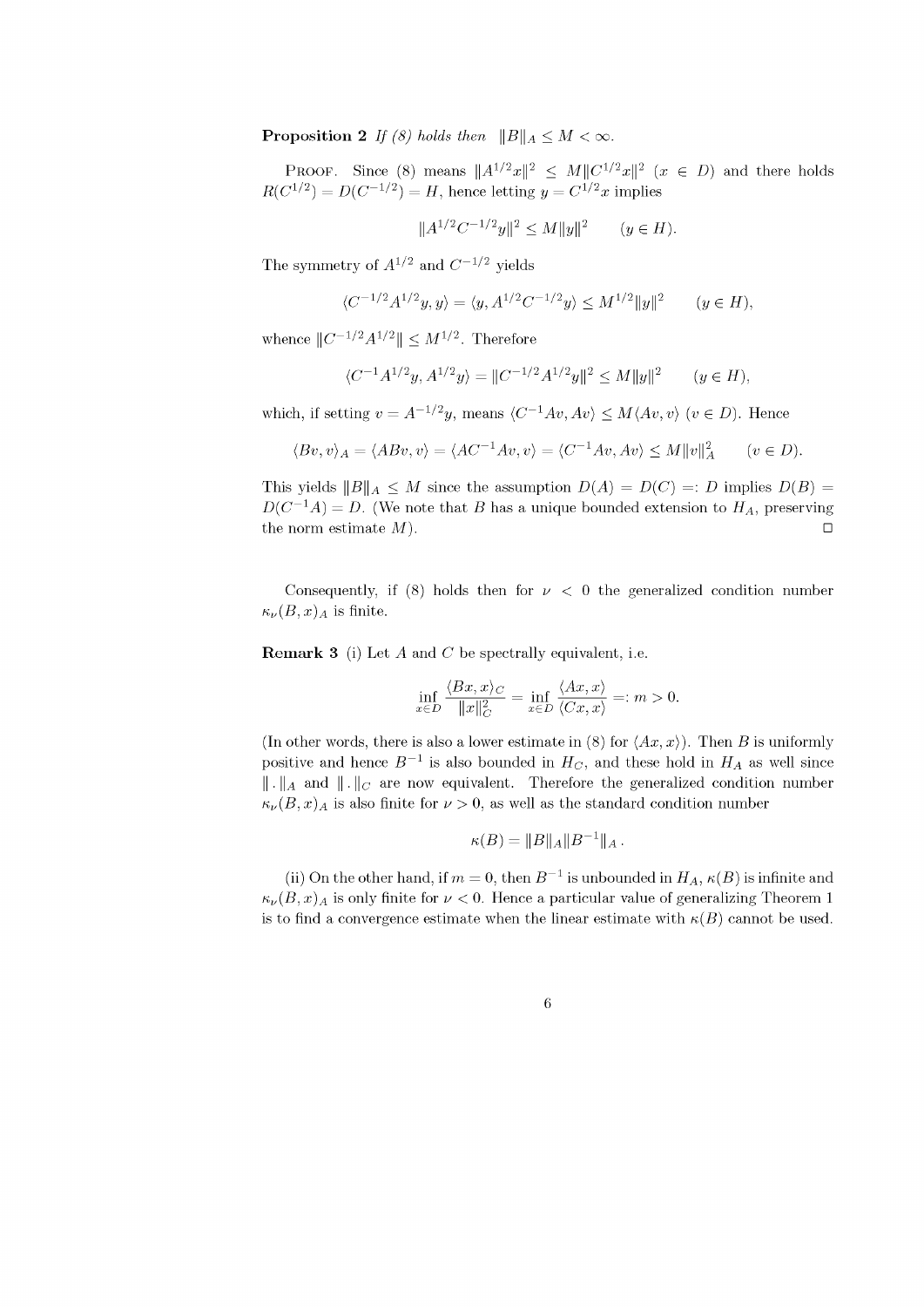#### *(b) The sublinear convergence estimate*

**Theorem 5** *If (8) holds, then for any*  $k = 1, 2, ...$  *and*  $s = 1/2, 1, 3/2, ...$  *there holds the estimate*

$$
\frac{\|e^k\|_A}{\|e^0\|_A} \le \left(\frac{s}{k+s}\right)^{2s} \kappa_{-s}(B, e_0)_A. \tag{9}
$$

PROOF. We proceed similarly as in the case of  $\mathbb{R}^n$  instead of H. We define  $\tilde{B} = B / ||B||_A$  and use  $||B^s||_A = ||B||_A^s$ . Then the equality

$$
||e^k||_A = \min_{P_k \in \pi_k^1} ||P_k(B)e^0||_A \tag{10}
$$

(the analogue of  $(2)$ , which holds in H as well) implies

$$
||e^{k}||_{A}/||e^{0}||_{A} = \min_{P_{k} \in \pi_{k}^{1}} ||P_{k}(B)B^{s}B^{-s}e^{0}||_{A}/||e^{0}||_{A}
$$
  

$$
\leq \min_{P_{k} \in \pi_{k}^{1}} ||P_{k}(\tilde{B})\tilde{B}^{s}||_{A}||\tilde{B}^{-s}e^{0}||_{A}/||e^{0}||_{A} \leq \min_{P_{k} \in \pi_{k}^{1}} \max_{0 \leq x \leq 1} |x^{s}P_{k}(x)|\kappa_{-s}(B, e_{0})_{A}.
$$

The required estimate then follows from Theorem 2.  $\Box$ 

**Remark 4** By Proposition 2 the generalized condition numbers  $\kappa_{-s}(B, e_0)_A$  are finite. Especially, for  $s = 1/2$  or  $s = 1$ ,

$$
F = \frac{\|B^{-1/2}e^{0}\|A}{\|e^{0}\|A}\|B^{1/2}\|A \quad \text{and} \quad G = \frac{\|B^{-1}e^{0}\|A}{\|e^{0}\|A}\|B\|A \tag{11}
$$

yield the estimates  $\frac{F}{2k+1}$  and  $\frac{G}{(k+1)^2}$  on the right side of (9), respectively.

Theorem 6 There holds

$$
1 \leq \left(\frac{G^2}{\kappa(B)} + 1\right) / \left(\frac{1}{\kappa(B)} + 1\right) \leq F^2 \leq G \leq \kappa(B)^{1/2} (F^2 (1 + \kappa(B)^{-1}) - 1)^{1/2}.
$$

 $(f f \kappa(B) = \infty$  *then*  $\frac{1}{\kappa(B)} = 0$  *is understood.*)

PROOF. (i) The first inequality is a consequence of  $G \geq 1$ , which is obvious:

$$
\|e^{0}\|_{A} = \|BB^{-1}e^{0}\|_{A} \le \|B\|_{A} \|B^{-1}e^{0}\|_{A}.
$$
\n(12)

(ii) If  $\kappa(B) = \infty$  then the second inequality reduces to  $F \geq 1$ , which follows in the same way as (12) with  $B^{1/2}$  instead of B. Let  $\kappa(B) < \infty$ . Then the required inequality can be written as

$$
G2 + \kappa(B) \le F2(1 + \kappa(B)).
$$
\n(13)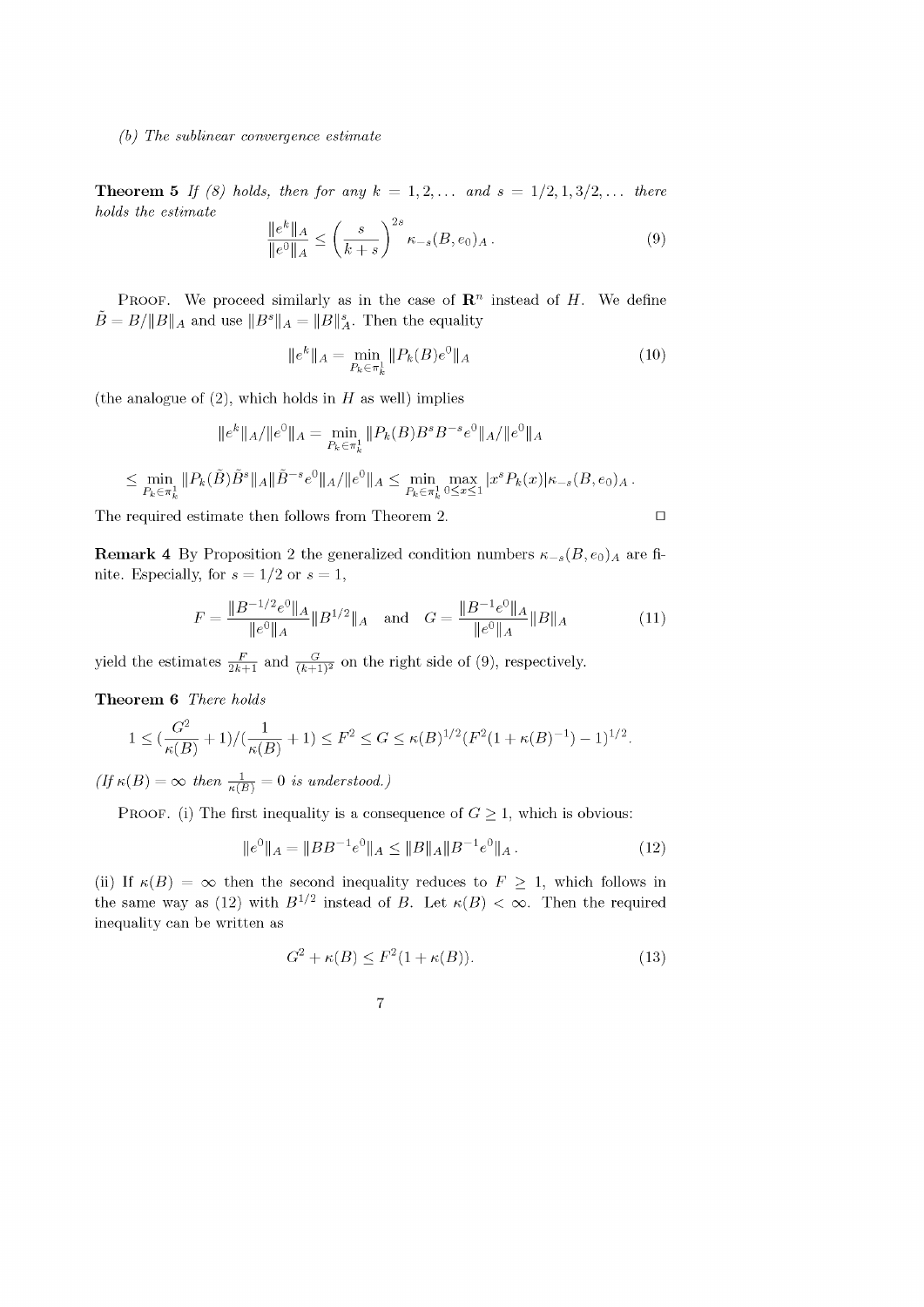Denote as previously by m and M the spectral bounds of B with respect to  $\|\cdot\|_A$ , i.e.  $\kappa(B) = M/m$ . Then, using  $||B^{1/2}||_A = ||B||_A^{1/2} = M^{1/2}$ , (13) takes the form

$$
\frac{\|B^{-1}e^{0}\|_A^2 M^2}{\|e^{0}\|_A^2} + \frac{M}{m} \le \frac{\|B^{-1/2}e^{0}\|_A^2 M}{\|e^{0}\|_A^2} \left(1 + \frac{M}{m}\right).
$$

Multiplying by  $||e^{0}||^{2}_{A}m/M$  and letting  $g^{0} = B^{-1/2}e^{0}$ , we obtain

$$
||B^{-1/2}g^{0}||_{A}^{2}Mm + ||B^{1/2}g^{0}||_{A}^{2} \le ||g^{0}||_{A}^{2}(M+m).
$$
 (14)

Denote by  $E(\lambda)$  the spectral decomposition of B on  $\sigma(B) \subset [m, M]$ . For any continuous real function f on  $\sigma(B)$  and any  $x \in H_A$  there holds

$$
||f(B)x||_A^2 = \int\limits_{\sigma(B)} |f(\lambda)|^2 dE_{x,x}(\lambda)
$$

(see e.g. [7]). Here  $E_{x,x}$  denotes the measure defined by  $E_{x,x}(S) = \langle E(S)x, x \rangle$  for measurable subsets  $S \subset \sigma(B)$ . Hence, using the notation  $dE_0(\lambda) = dE_{g^0, g^0}(\lambda)$ , (14) takes the form

$$
Mm \int_{\sigma(B)} \frac{1}{\lambda} dE_0(\lambda) + \int_{\sigma(B)} \lambda dE_0(\lambda) \le (M+m) \int_{\sigma(B)} dE_0(\lambda).
$$
 (15)

Here  $\sigma(B) \subset [m, M]$  implies  $m \leq \lambda \leq M$  for all  $\lambda$ , hence

$$
\frac{Mm}{\lambda} + \lambda \le M + m,
$$

from which (15) follows.

(iii) The inequality  $F^2 \leq G$  means

$$
\frac{\|B^{-1/2}e^0\|_A^2 M}{\|e^0\|_A^2} \le \frac{\|B^{-1}e^0\|_A M}{\|e^0\|_A}.
$$

This simply follows from

$$
||B^{-1/2}e^{0}||_{A}^{2} = \langle B^{-1}e^{0}, e^{0}\rangle_{A} \leq ||B^{-1}e^{0}||_{A}||e^{0}||_{A}.
$$

(iv) The final inequality follows from (13) when  $\kappa(B) < \infty$ , otherwise there is nothing to prove. □

Remark 5 (Analysis of the estimates). The main point in the theorems of this subsection is that the generalized condition numbers  $\kappa_{-s}(B, e_0)_A$  are finite. We underline that at the same time there may hold  $\kappa(B) = \infty$ , in which case the linear estimate does not work.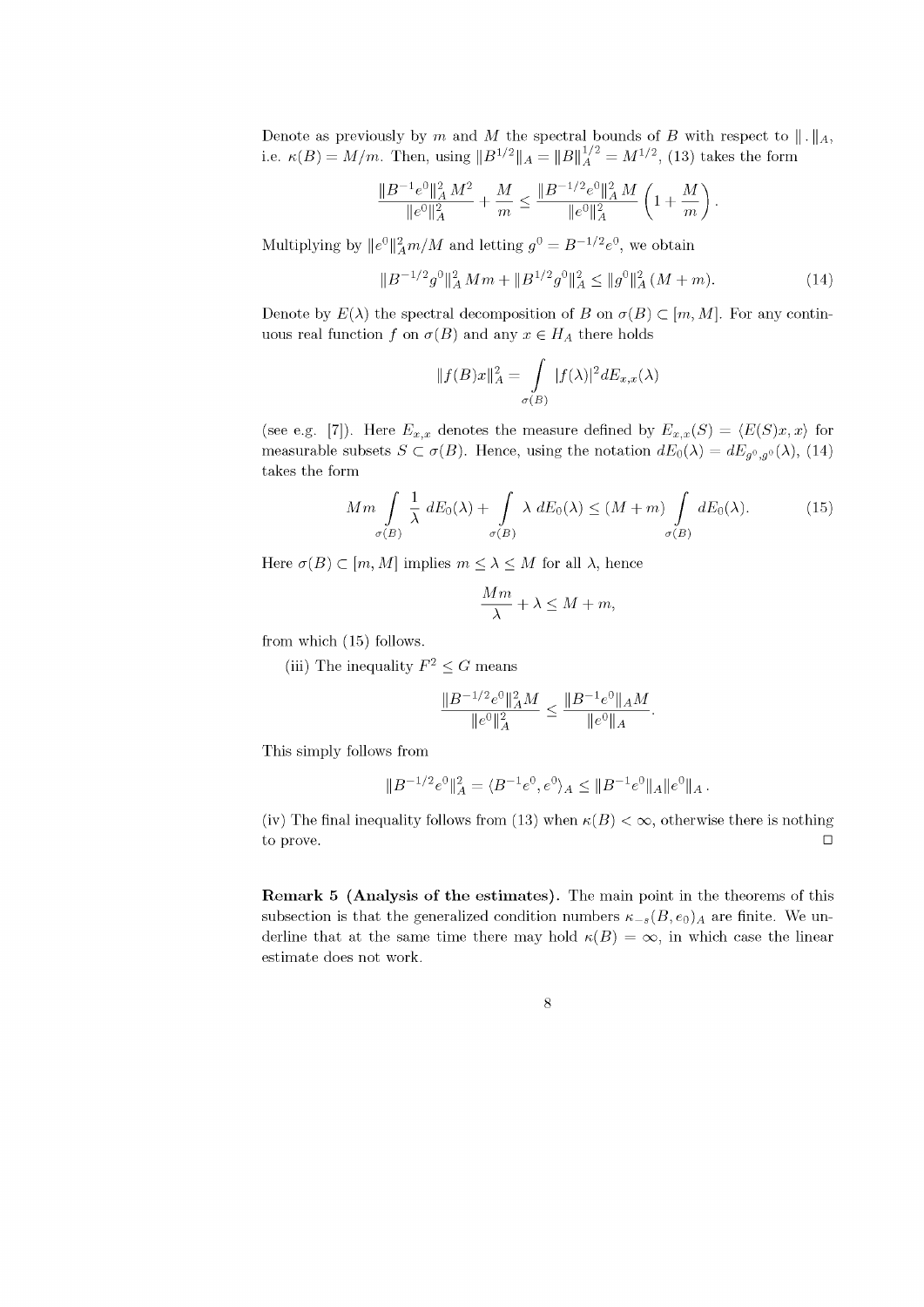In practice the obtained Hilbert space theorems help to understand the behaviour of the CGM in the sublinear phase for algebraic systems with large matrix size  $n$ . This is because the abstract theorems are asymptotic results for the latter when the size  $n$ tends to  $\infty$ . In particular, the requirements for the eigenvalue component distribution of the initial vectors in Remark 1 to produce bounded  $F$  can be well understood in the context of Theorem 5. Namely, the boundedness of  $F$  under increasing the matrix size *n* corresponds to  $F < \infty$  in the Hilbert space theorem. The latter holds automatically whenever  $e^0$  belongs to the space H, which means that if  $e^0$  is expanded into eigenfunction series then the sequence of its coordinates (i.e. the coefficients in the series) tends to 0. That is, for the algebraic systems with large matrix size  $n$  the coordinates corresponding to low eigenvalues are small.

We note that for elliptic boundary value problems, such initial functions can be often computed by solving the problem on a "coarse" finite dimensional subspace.

**Examples.** Let  $\Omega \subset \mathbb{R}^N$  be a bounded domain. In the following examples Theorem 5 holds for B.

1. Let  $M \geq m > 0$ , and  $\mathcal{A}(x) = \{a_{ij}(x)\}\$ be a spd matrix for all  $x \in \Omega$  with eigenvalues between  $m$  and  $M$ . Let  $A$  and  $C$  be the elliptic operators

$$
Au := -\text{div}(\mathcal{A}(x)\nabla u), \qquad Cu := -\Delta u
$$

with  $D(A) = D(C) = H^2(\Omega) \cap H_0^1(\Omega)$  in the real Hilbert space  $H = L^2(\Omega)$ . Then  $H_A = H_C = H_0^1(\Omega)$ , and  $B = C^{-1}A$  is the weak elliptic operator given by

$$
\langle Bu, v \rangle_C = \langle Bu, v \rangle_{H_0^1(\Omega)} = \int_{\Omega} \mathcal{A}(x) \nabla u \cdot \nabla v.
$$

The operator B is uniformly elliptic in  $H_0^1(\Omega)$ , hence both B and  $B^{-1}$  are bounded. (This is also expressed by the spectral equivalence of A and C with bounds m and M.)

Consequently, both the standard and the generalized condition numbers are finite, the latter implying that Theorem (5) holds for B. Here the linear convergence result also holds in virtue of  $\kappa(B) < \infty$ , see Remark 2.

**2.** (a) Let  $N = 2$ ,

$$
\mathcal{A}_{\varepsilon}(x) \equiv \mathcal{A}_{\varepsilon} = \begin{pmatrix} 1 & 0 \\ 0 & \varepsilon \end{pmatrix},\tag{16}
$$

where  $\varepsilon > 0$  is a constant. We consider the elliptic operators as in Example 1, now with  $\mathcal{A}(x)$  from (16). Then

$$
\langle A_{\varepsilon} u, u \rangle = \int_{\Omega} \left( |\partial_1 u|^2 + \varepsilon |\partial_2 u|^2 \right), \qquad \langle C u, u \rangle = \int_{\Omega} \left( |\partial_1 u|^2 + |\partial_2 u|^2 \right),
$$

$$
9\phantom{.0}
$$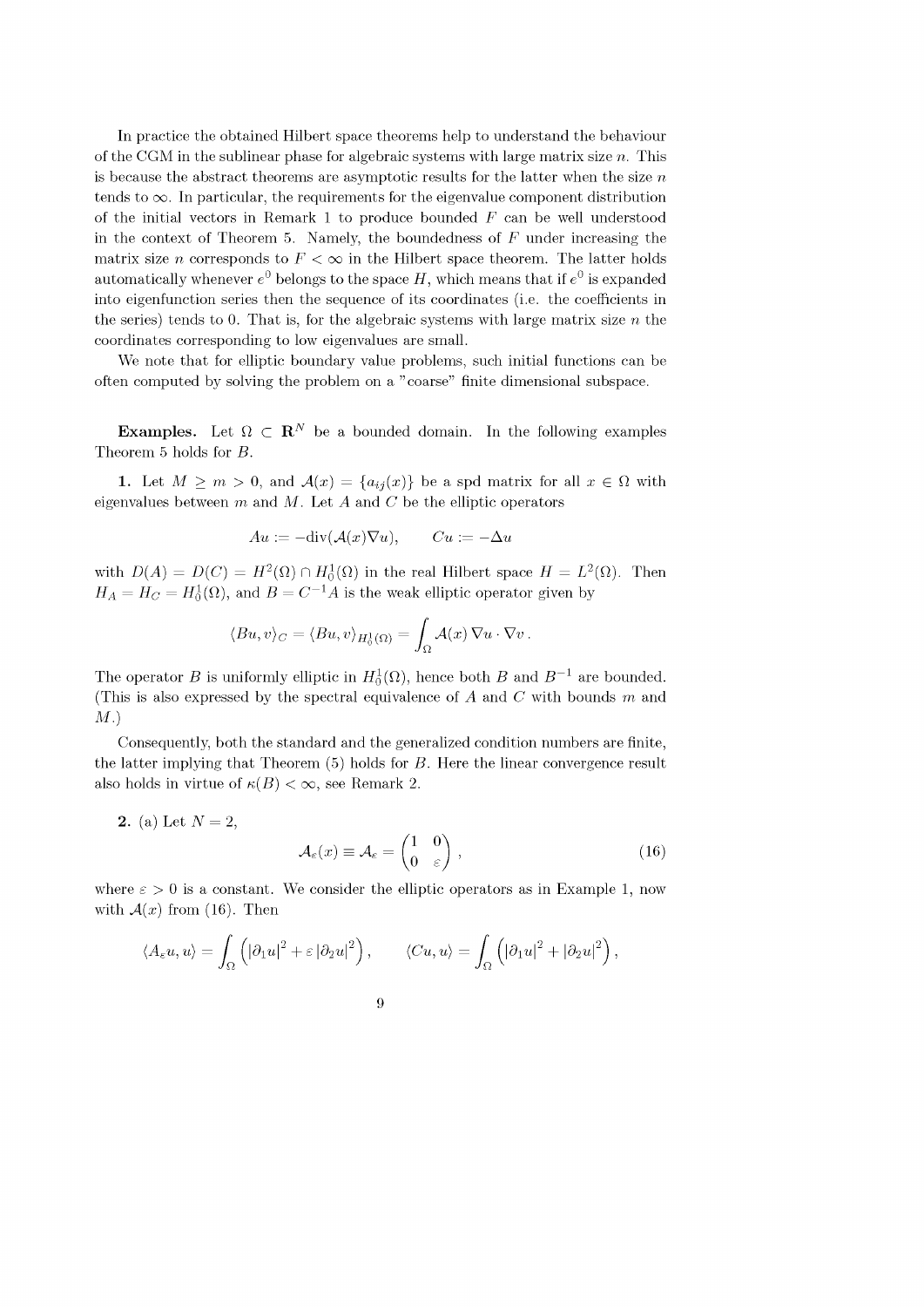hence it is easy to see that

$$
\sup_{u\in D} \frac{\langle B_\varepsilon u, u\rangle_C}{\|u\|_C^2} = \sup_{u\in D} \frac{\langle A_\varepsilon u, u\rangle}{\langle Cu, u\rangle} = 1, \qquad \inf_{u\in D} \frac{\langle B_\varepsilon u, u\rangle_C}{\|u\|_C^2} = \inf_{u\in D} \frac{\langle A_\varepsilon u, u\rangle}{\langle Cu, u\rangle} = \varepsilon,
$$

where  $D = H^2(\Omega) \cap H_0^1(\Omega)$ .

Here  $B_{\varepsilon}$  and  $B_{\varepsilon}^{-1}$  are bounded. However, let us now vary  $\varepsilon$  and consider a singular perturbation problem for the family  $A_{\varepsilon}$  by letting  $\varepsilon \to 0$ . Then the lower bound  $\varepsilon$ of  $B_{\varepsilon}$  deteriorates and the standard condition number  $\kappa(B_{\varepsilon})$  tends to  $\infty$ . Therefore the quotient of the classical linear convergence result also deteriorates. On the other hand, since  $B_{\varepsilon}$  is uniformly bounded in  $\varepsilon$ , therefore the generalized condition numbers  $\kappa_{-s}(B_{\varepsilon}, e_0)_{A_{\varepsilon}}$  (and hence the estimate in Theorem 5) remain bounded as  $\varepsilon \to 0$ .

As an underlying limiting case, we may let  $\varepsilon = 0$ . Then by Remark 3,  $B_0$  is bounded in  $H_A$  but  $B_0^{-1}$  is not, hence  $\kappa(B_0) = \infty$ , whereas  $\kappa_{-s} (B_0, e_0)_A$  is finite, its value being the limit of  $\kappa_{-s}(B_{\varepsilon}, e_0)_{A_{\varepsilon}}$  as  $\varepsilon \to 0$ . That is, Theorem 5 even holds for  $B_0$ .

(b) Let  $H = H_0^1(\Omega)$  with  $\langle u, v \rangle_{H_0^1(\Omega)} = \int_{\Omega} \nabla u \cdot \nabla v$ , A be defined by

$$
\langle Au, v \rangle_{H_0^1(\Omega)} = \int_{\Omega} uv \qquad (u, v \in H_0^1(\Omega)). \tag{17}
$$

We let  $C = I$ , hence  $B = A$ . Then by Green's formula  $Au = (-\Delta)^{-1}u \quad (u \in H_0^1(\Omega)),$ where  $-\Delta$  is understood with homogeneous Dirichlet boundary conditions. Further, and its eigenvalues tend to 0. Hence B but not  $B^{-1}$  is bounded in  $H_A$ . (17) implies that  $H_A = L^2(\Omega)$ . As is well-known,  $B = (-\Delta)^{-1}$  is compact in  $L^2(\Omega)$ 

Consequently,  $\kappa(B) = \infty$  and the classical linear convergence result cannot be used, whereas  $\kappa_{-s}(B, e_0)_A$  is finite and hence Theorem 5 applies to B.

## 3.2 The case of an unbounded operator

gives no result since  $\kappa_{-s}(B, e_0)_A = \infty$ . Therefore we suitably modify the generalized condition number (7) to extend Theorem 5. We consider the case when  $B = C^{-1}A$  is still unbounded in  $H_A$ . Then Theorem 5

**Definition 2** Let  $s > 0$ ,  $k \in \mathbb{N}$ . For any  $e^0 \in H$  we introduce

$$
V_k = V_{s,k,e^0} := span\{B^{j/2}e^0\}_{j=-2s,...,2k}
$$

and

$$
\kappa_{-s,k}(B,e^0)_A = \frac{\|B^{-s}e^0\|_A}{\|e^0\|_A} \|B_{|V_k}\|_A^s,
$$

where  $B_{|V_k}$  denotes the restriction of B to  $V_k$ .

| ۰. |
|----|
|    |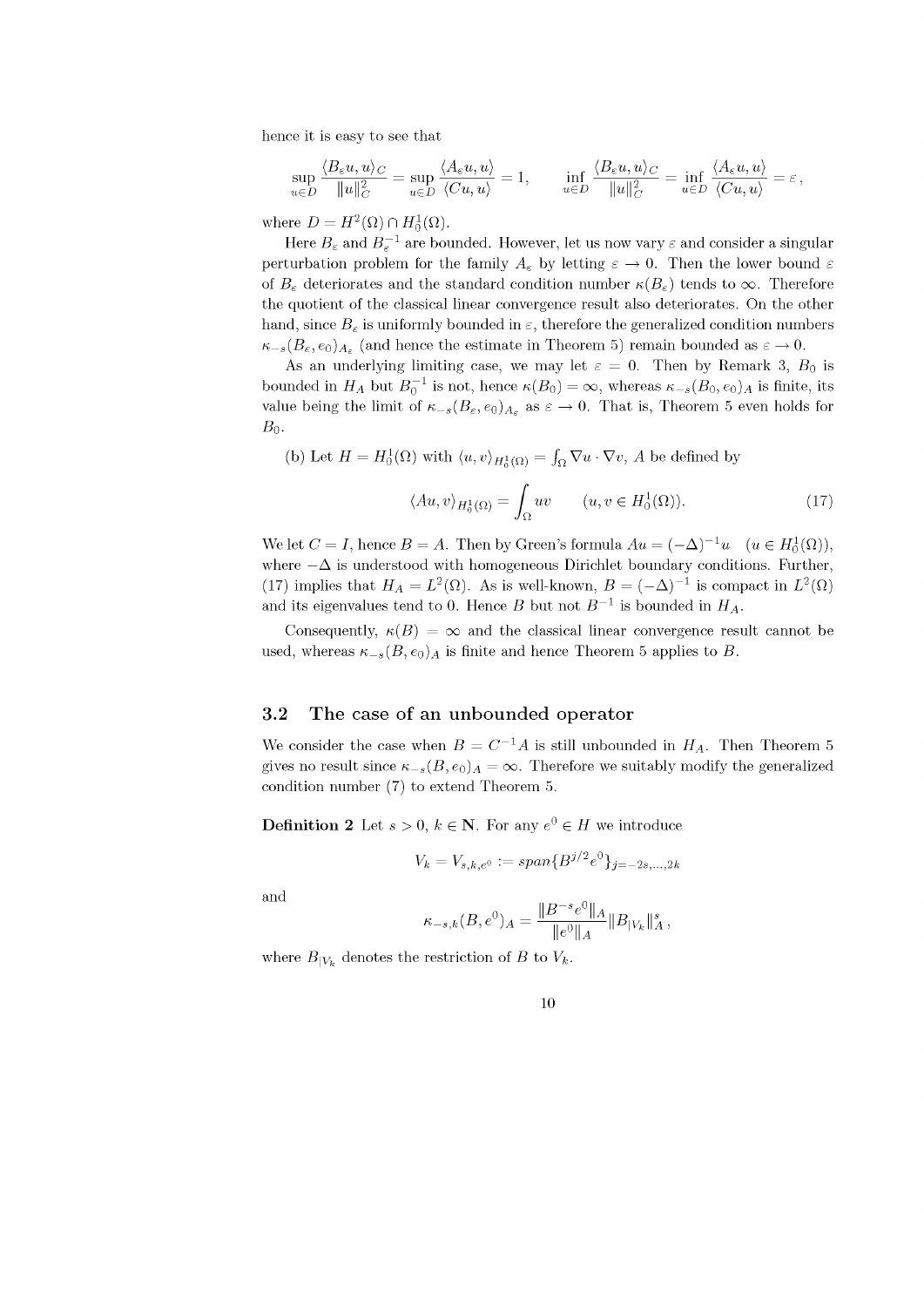**Theorem 7** *For any*  $k = 1, 2, \ldots$  *and*  $s = 1/2, 1, 3/2, \ldots$  *there holds the estimate* 

$$
\frac{\|e^k\|_A}{\|e^0\|_A} \le \left(\frac{s}{k+s}\right)^{2s} \kappa_{-s,k}(B, e^0)_A. \tag{18}
$$

PROOF. For simplicity we write V instead of  $V_k$  in the proof. Let  $Q = Q_{s,k,e^0}$ denote the orthogonal projection to the subspace V, and let  $\hat{B} = (B^{1/2}Q)^2$ . Then for any  $P_k \in \pi_k^1$ 

$$
P_k(B)e^0 = P_k(\hat{B})e^0,\tag{19}
$$

since for all  $i = 0, 1, ..., k$  there holds  $B^i e^0 = (B^{1/2})^{2i} e^0 = (B^{1/2} Q)^{2i} e^0 = \hat{B}^i e^0$  (which follows from  $Q$  being equal to the identity on  $V$ ). Similarly,

$$
e^{0} = B^{s} B^{-s} e^{0} = (B^{1/2} Q)^{2s} B^{-s} e^{0} = \hat{B}^{s} B^{-s} e^{0}.
$$
 (20)

From here we can proceed similarly as in Theorem 5. Defining  $\tilde{B} = \hat{B}/||\hat{B}||_A$ , the equalities  $(10)$ ,  $(19)$  and  $(20)$  imply

$$
\|e^{k}\|_{A}/\|e^{0}\|_{A} = \min_{P_{k}\in\pi_{k}^{1}} \|P_{k}(B)e^{0}\|_{A}/\|e^{0}\|_{A} = \min_{P_{k}\in\pi_{k}^{1}} \|P_{k}(\hat{B})e^{0}\|_{A}/\|e^{0}\|_{A} =
$$
  

$$
\min_{P_{k}\in\pi_{k}^{1}} \|P_{k}(\hat{B})\hat{B}^{s}B^{-s}e^{0}\|_{A}/\|e^{0}\|_{A} \le \min_{P_{k}\in\pi_{k}^{1}} \|P_{k}(\tilde{B})\tilde{B}^{s}\|_{A}\|\hat{B}^{s}\|_{A}\|B^{-s}e^{0}\|_{A}/\|e^{0}\|_{A}.
$$
\n(21)

Here  

$$
\min_{P_k \in \pi_k^1} \|P_k(\tilde{B})\tilde{B}^s\|_A \le \min_{P_k \in \pi_k^1} \max_{0 \le x \le 1} |x^s P_k(x)| \le \left(\frac{s}{k+s}\right)^{2s}
$$

from Theorem 2, just as in Theorem 5. Further,

$$
\|\hat{B}^s\|_A = \|(B^{1/2}Q)^{2s}\|_A = \|B^{1/2}Q\|_A^{2s} = \|B^{1/2}{}_{|V}\|_A^{2s} \le \|B_{|V}\|_A^s,
$$

hence

$$
\|\hat{B}^s\|_A\|B^{-s}e^0\|_A/\|e^0\|_A\leq \|B_{|V}\|_A^s\|B^{-s}e^0\|_A/\|e^0\|_A=\kappa_{-s,k}(B,e^0)_A.
$$

Substituting these into (21), the theorem is proved.

 $\Box$ 

**Remark 6** In general Theorem 7 does not give a common bound for all  $k$ , since for fixed  $e^0$  the condition numbers  $\kappa_{-s,k}(B, e^0)_A$  may grow unboundedly as  $V_k$  increases with k. On the other hand, if  $e^0$  is suitably chosen then we may still obtain information from this theorem. Namely, let us consider the case when  $B^{-1}$  is compact, i.e. B has eigenvalues  $0 < \lambda_1 \leq \lambda_2 \leq ... \rightarrow \infty$  with corresponding eigenvectors  $v_j$ forming a complete orthonormal system in  $H_A$ . Trivially, if  $e^0$  has only finitely many

11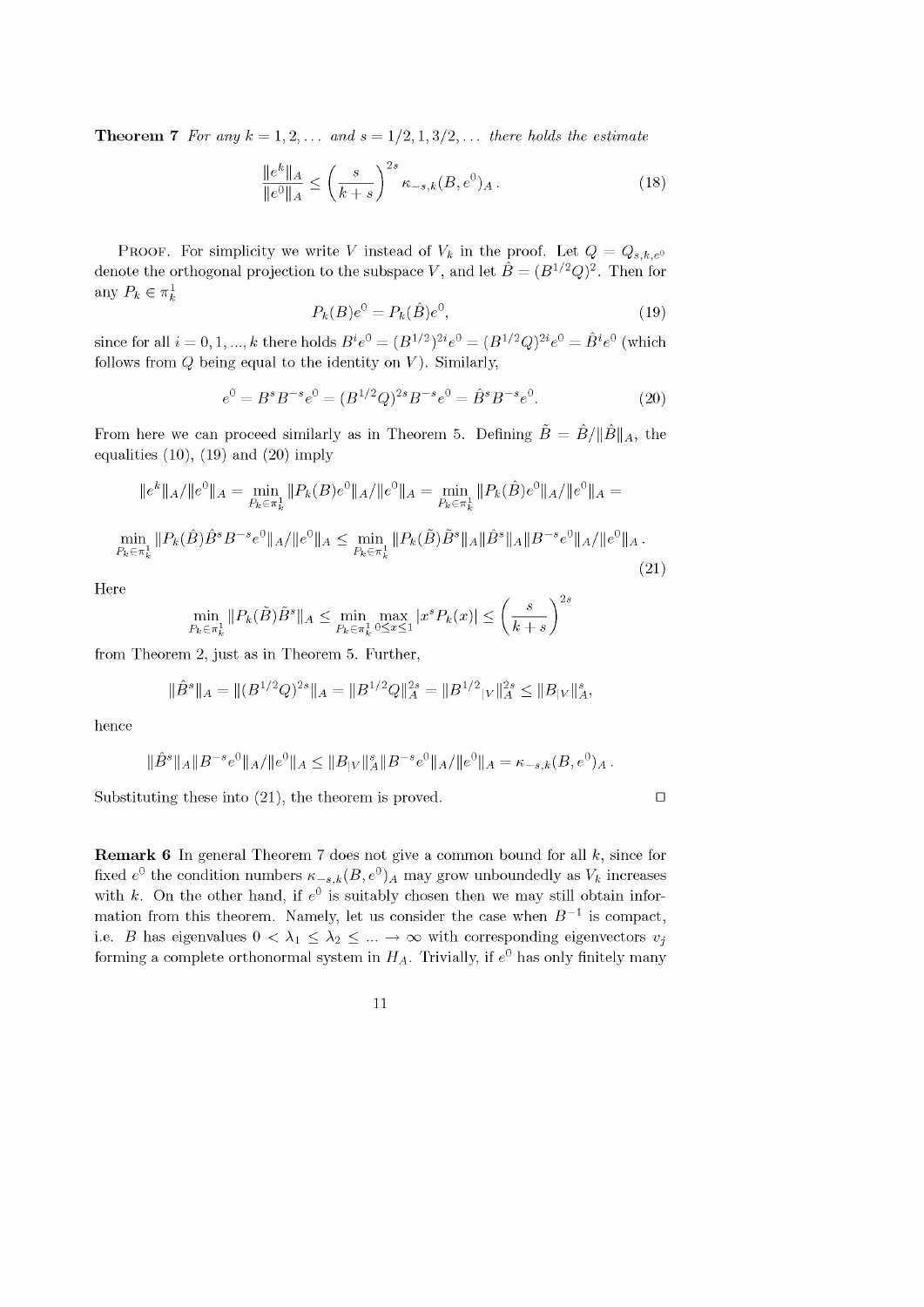non-zero coordinates then  $V_k$  remains finite-dimensional and  $\kappa_{-s,k}(B, e^0)_A$  bounded. More generally, we can choose a sequence of vectors  $e^0 = e^0_{(k)}$  with infinitely many non-zero coordinates such that the corresponding condition numbers  $\kappa_{-s,k}(B, e_{(k)}^0)$ <sub>A</sub>, corresponding to the kth iterates  $e^k = e^k_{(k)}$ , are bounded as k increases. This is illustrated below for  $s = 1/2$ , i.e. for the condition number

$$
F_{k,e^0} := \kappa_{-1/2,k}(B, e^0_{(k)})_A = \frac{\|B^{-1/2}e^0\|_A}{\|e^0\|_A} \|B_{|V_k}\|_A^{1/2}
$$
(22)

corresponding to (11).

**Proposition 3** Let  $B^{-1}$  be compact, and denote the eigenvalues of B by  $0 < \lambda_1 \le$  $\lambda_2 \leq ... \to \infty$  with corresponding eigenvectors  $v_j$  normalized with respect to  $|| \cdot ||_C$ . *We choose*  $r \in \mathbb{N}^+$  *such that* 

$$
\lambda_r \geq 1.
$$

Let  $0 < \alpha_1 \leq \alpha_2 \leq ...$  be a real sequence such that  $\sum_j \lambda_j^{-\alpha_j}$  converges, and let

$$
S := \sum_{j=r+1}^{\infty} \lambda_j^{-\alpha_j}.
$$

*Let*

$$
e^0_{(k)} = \sum_{j=1}^{\infty} c^j_k v_j \qquad (k \in \mathbf{N}^+),
$$

*where the sequences*  $(c_k^j)_{j \in \mathbb{N}^+}$  *satisfy the following:*  $c_k^r \neq 0$  *is arbitrary, and there exists a constant*  $\gamma > 0$  *such that* 

$$
\left(\frac{c_k^j}{c_k^r}\right)^2 \le \begin{cases} \gamma & \text{if } j < r\\ \frac{\lambda_r}{S\lambda_j^{\alpha_j+2k+3}} & \text{if } j > r. \end{cases}
$$

*Then*  $F_{k, e_{\ell k}^0}$ *, defined as in (22), is bounded as*  $k \to \infty$ *.* 

PROOF. Since B is uniformly positive, it follows that  $||B^{-1/2}e_{(k)}^0||_A/||e_{(k)}^0||_A \leq$  $||B^{-1/2}||_A < \infty$  is bounded in k. Hence for the boundedness of  $F_{k, e_{(k)}^0}$  it suffices that  $||B_{|V_k}||_A$  is bounded in k, where now  $V_k = V_{1/2,k,e_{l_k}^0} := span\{B^{j/2}e^{0}\}_{j=-1,\ldots,2k}$ . There holds

$$
||B_{|V_k}||_A = \max\{\frac{||Bv||_A}{||v||_A} : v \in V_k\} = \max\{\frac{||B^{\frac{l+1}{2}}e_{(k)}^0||_A}{||B^{\frac{l-1}{2}}e_{(k)}^0||_A} : l = 0, 1, \dots 2k+1\}.
$$

Since  $\langle v_i, v_i \rangle_A = \lambda_i \langle C v_i, v_i \rangle = \lambda_i \delta_{ij}$ , we obtain

$$
||B_{|V_k}||_A = \max \left\{ \frac{\sum_{j=1}^{\infty} (c_k^j)^2 \lambda_j^{l+2}}{\sum_{j=1}^{\infty} (c_k^j)^2 \lambda_j^{l}} : l = 0, 1, \cdots 2k+1 \right\}^{1/2}.
$$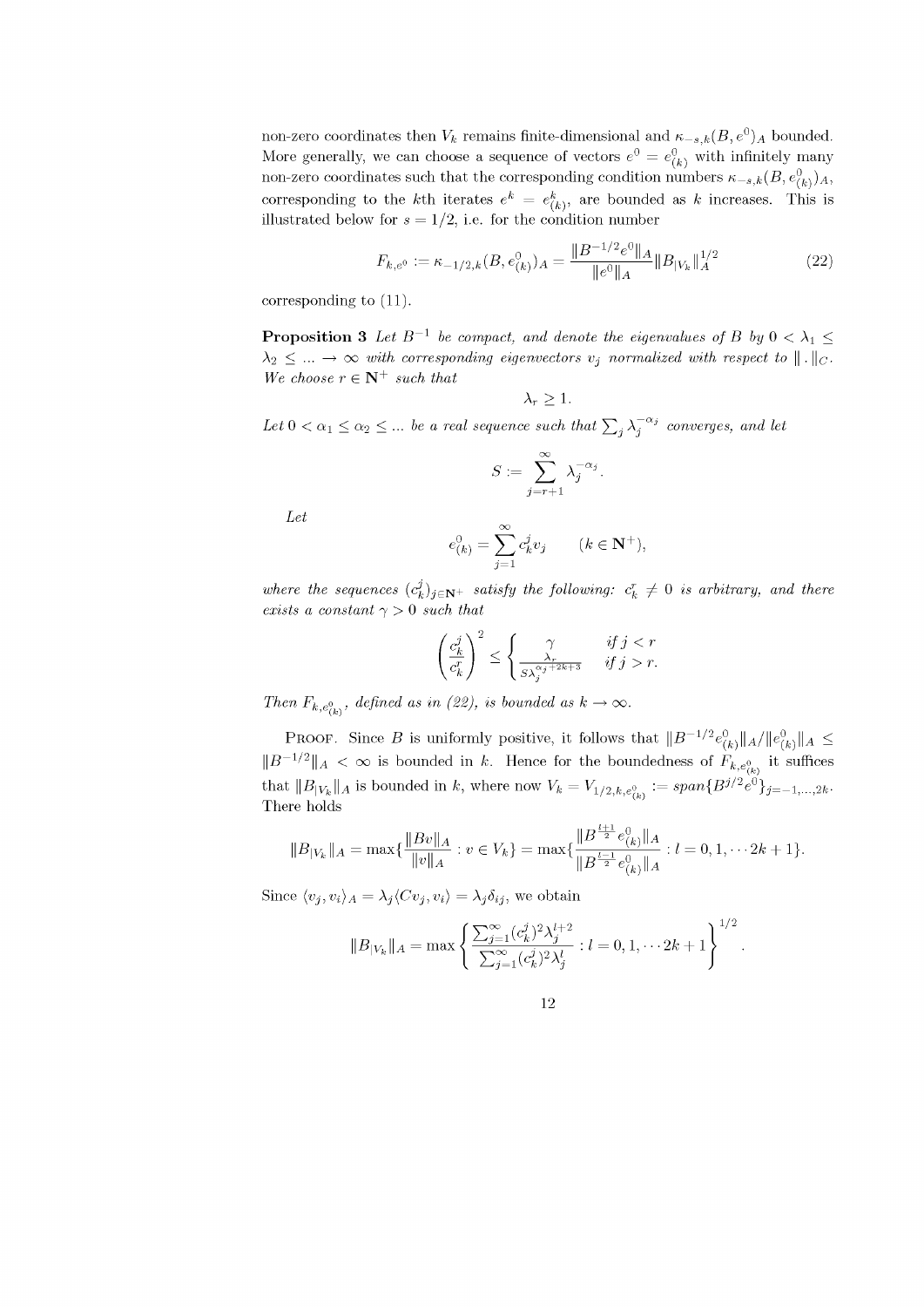We verify that for all  $k \in \mathbb{N}^+$  and  $l = 0, 1, \dots 2k + 1$ , there holds

$$
\sum_{j=1}^{\infty} (c_k^j)^2 \lambda_j^{l+2} \le M \sum_{j=1}^{\infty} (c_k^j)^2 \lambda_j^l,
$$
\n(23)

where

 $\frac{1}{2}$ 

$$
M:=(\gamma/\lambda_r)\sum_{j=1}^{r-1}\lambda_j^{l+2}+\lambda_r^2+1.
$$

In fact, using  $\lambda_j \geq 1$   $(j \geq r)$ , we have

$$
\sum_{j=1}^{\infty} (c_k^j)^2 \lambda_j^{l+2} = \sum_{j=1}^{r-1} (c_k^j)^2 \lambda_j^{l+2} + (c_k^r)^2 \lambda_r^{l+2} + \sum_{j=r+1}^{\infty} (c_k^j)^2 \lambda_j^{l+2}
$$
  

$$
\leq (c_k^r)^2 \gamma \sum_{j=1}^{r-1} \lambda_j^{l+2} + (c_k^r)^2 \lambda_r^{l+2} + (c_k^r)^2 \frac{\lambda_r}{S} \sum_{j=r+1}^{\infty} \frac{\lambda_j^{l+2}}{\lambda_j^{\alpha_j+2k+3}}
$$
  

$$
\leq (c_k^r)^2 \left( \gamma \sum_{j=1}^{r-1} \lambda_j^{l+2} + \lambda_r^{l+2} + \frac{\lambda_r^l}{S} \sum_{j=r+1}^{\infty} \frac{\lambda_j^{2k+3}}{\lambda_j^{\alpha_j+2k+3}} \right)
$$
  

$$
= (c_k^r)^2 \left( \gamma \sum_{j=1}^{r-1} \lambda_j^{l+2} + \lambda_r^{l+2} + \lambda_r^l \right) = M(c_k^r)^2 \lambda_r^l \leq M \sum_{j=1}^{\infty} (c_k^j)^2 \lambda_j^l.
$$

**Remark 7** The main point in the proposition is that the coordinates of  $e^{0}_{(k)}$  are decreasing increasingly rapidly. That is, for large k we have to choose  $e^0$  such that it has small enough coordinates with respect to the extreme eigenvalues that tend to  $\infty$ and cause  $\kappa(B) = \infty$ . This is the counterpart of the bounded case when  $\kappa(B) = \infty$ was due to  $B^{-1}$  unbounded, and  $e^{0}$  had to be chosen to have small coordinates with respect to the extreme eigenvalues tending to 0 (see Remark 5). For elliptic problems, such initial functions may be computed by first using some smoothing iteration method.

## **4** The superlinear phase in Hilbert space

The superlinear convergence result has been extended to Hilbert space in [4] and [5] for the special case when the strictly positive operator  $B$  has the form

$$
B = \lambda I + L,\tag{24}
$$

where  $\lambda > 0$ , I is the identity operator and L is a compact self-adjoint linear operator. In the sequel we prove that the estimate in Theorem 4 via the K-condition

13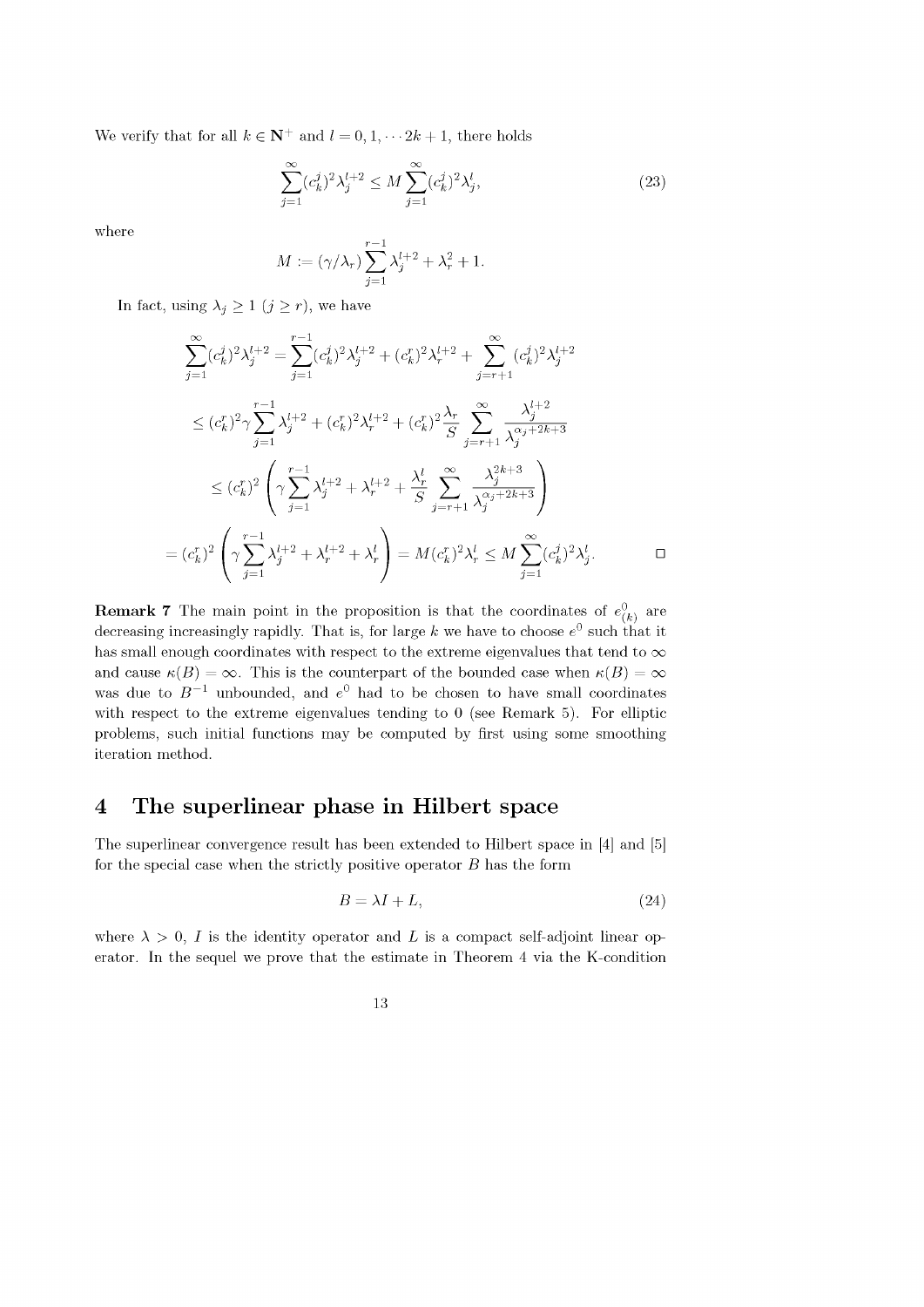number can be suitably generalized to  $(24)$  when L is a Hilbert-Schmidt operator (cf. Remark 8). The main consequence of this extension is that the K-condition numbers corresponding to the discretizations of  $B$  have a common bound when the matrix size n tends to  $\infty$ . See also [1] (Example 13.6) for the eigenvalue distribution  $\lambda_i = 1 + 1/i$ .

It is reasonable to consider B of the form (24) an already preconditioned operator. Hence, in contrast to Section 2, we can study for simplicity the CGM estimate in a general Hilbert space  $H$  (disregarding that it is especially obtained as an energy space  $H = H_A$ ).

Theorem 4 can be generalized for (24) as follows.

Theorem 8 *Let* H *be a Hilbert space*, *L be a compact self-adjoint linear operator on* H with eigenvalues  $\mu_i$  ( $i \in \mathbb{N}$ ) such that  $\mu_i \to 0$ . Let  $\lambda > 0$  and B defined as in *(24):*

$$
B=\lambda I+L.
$$

*Assume that B is strictly positive, i.e.*  $\mu_i > -\lambda$  ( $i \in \mathbb{N}$ ). Let

$$
K_n := \left(\frac{1}{n}\sum_{i=1}^n \lambda_i\right)^n \left(\prod_{i=1}^n \lambda_i\right)^{-1} \qquad (k \in \mathbf{N}),
$$

*where*  $\lambda_i = \lambda + \mu_i$  ( $i \in \mathbb{N}$ ) *are the eigenvalues of B.* 

- *If*  $\sum_i \mu_i^2 < \infty$ , then
- *(1) the sequence*  $K_n$  *is bounded, further,*  $K := \sup K_n \leq \exp(\sum \mu_i^2/2a\lambda^2)$ , where  $n \in \mathbf{N}$   $\sum_{i=1}^{n}$  $a = \inf_i \lambda_i / \lambda;$
- (2) if  $k \in \mathbb{N}$  is even and  $k \geq 3 \ln K$ , then there holds

$$
\frac{\|e^k\|}{\|e^0\|} \le \left(\frac{3\ln K}{k}\right)^{k/2}
$$

PROOF. (1) Using notation  $\rho_i = \frac{\mu_i}{\lambda}$  (> -1), and that  $(1 + t)^n \leq \exp(nt)$  (t  $\geq$  $-1, n \in \mathbb{N}^+$ , we obtain

$$
K_n = \left(1 + \frac{1}{n} \sum_{i=1}^n \rho_i\right)^n \prod_{i=1}^n (1 + \rho_i)^{-1} \le \prod_{i=1}^n \frac{\exp(\rho_i)}{1 + \rho_i}.
$$

This implies

$$
\ln K_n \leq \sum_{i=1}^n \left[ \rho_i - \ln(1 + \rho_i) \right] \leq \sum_{i=1}^n \rho_i^2 / 2a = \sum_{i=1}^n \mu_i^2 / 2a\lambda^2,
$$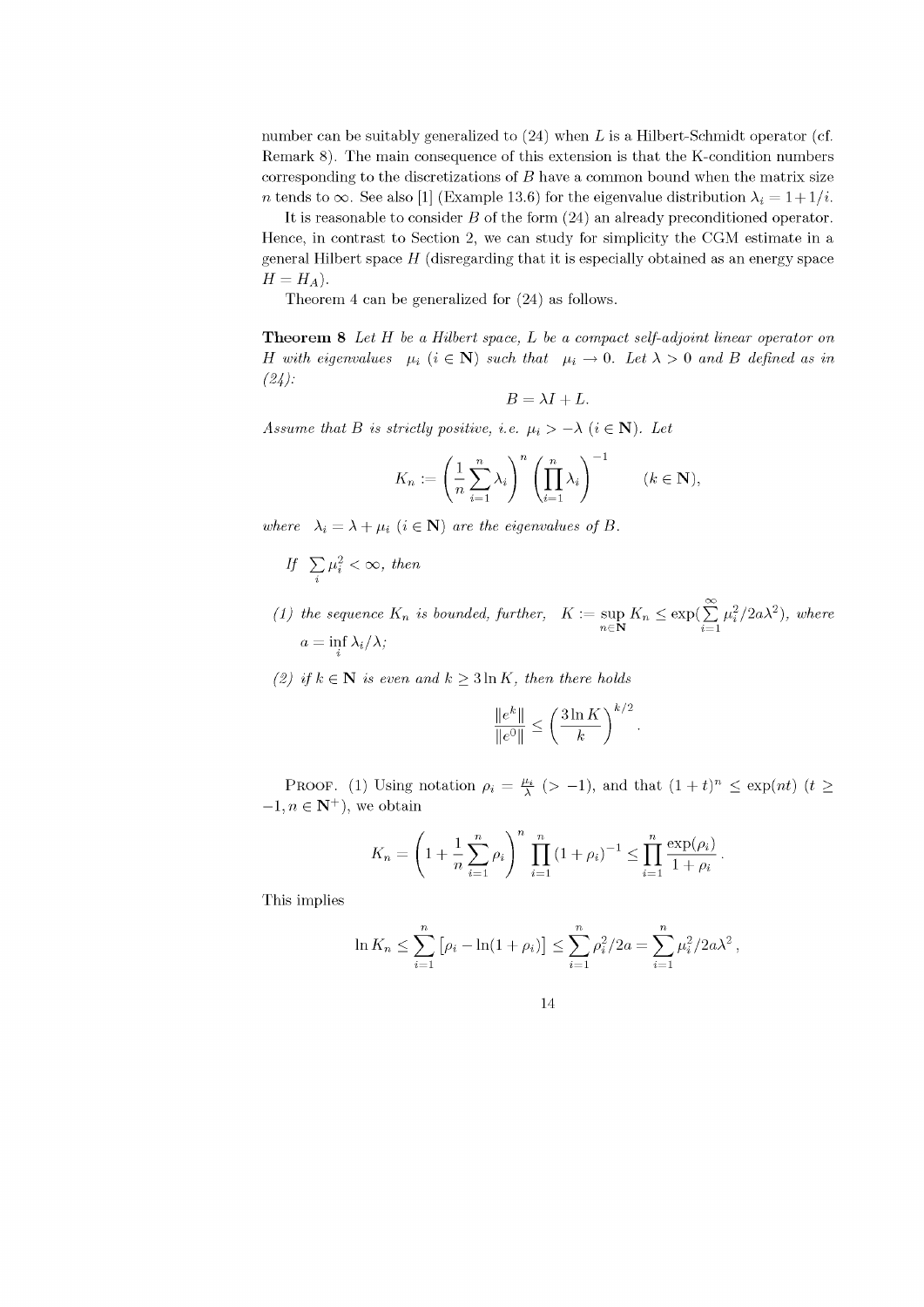since  $\rho_i = \frac{\lambda_i}{\lambda} - 1 \ge a - 1$  and  $x - \ln(1 + x) \le \frac{x^2}{2a}$  for  $x \in [a - 1, \infty)$  (which follows by comparing the derivatives).

(2) Let  $k = 2m \in \mathbb{N}$  be even,  $k \geq 3 \ln K$ . Using the eigenfunction expansion of  $e^0$ , it is easy to see that (10) implies

$$
||e^k|| = \min_{P_k \in \pi_k^1} ||P_k(B)e^0|| \le \min_{P_k \in \pi_k^1} \max_{j \in \mathbf{N}^+} |P_k(\lambda_j)| ||e^0||.
$$

Let  $n \in \mathbb{N}^+$ ,  $n > k$  be arbitrary. Introducing, as in [2], the polynomial

$$
P_k(t) = \prod_{i=1}^m \left(1 - \frac{t}{\lambda_i}\right) \left(1 - \frac{t}{\lambda_{n+1-i}}\right) \qquad (t \in \mathbf{R}),
$$

which vanishes at  $\lambda_1, \lambda_2, \cdots, \lambda_m$  and  $\lambda_{n+1-m}, \cdots, \lambda_{n-1}, \lambda_n$ , we obtain

$$
\|e^{k}\|/\|e^{0}\| \le \max_{j \in \mathbf{N}^{+}} |P_{k}(\lambda_{j})| = \max\left\{\max_{m < j < n+1-m} |P_{k}(\lambda_{j})|, \ \max_{j > n} |P_{k}(\lambda_{j})|\right\}.\tag{25}
$$

The two max terms can be estimated as follows. Since  $k \geq 3 \ln K_n$ , the proof of Theorem 4 (see [2]) and then part (1) of the present theorem yield that

$$
\max_{m < j < n+1-m} |P_k(\lambda_j)| \le \left(\frac{3\ln K_n}{k}\right)^{k/2} \le \left(\frac{3\ln K}{k}\right)^{k/2}
$$

On the other hand, let  $\lambda_{-} = \min{\{\lambda_j : j \in \mathbb{N}^+\}}$ ,  $\lambda_{+} = \max{\{\lambda_j : j \in \mathbb{N}^+\}}$ . Then for any  $i = 1, ..., m$  or  $i = n + 1 - m, ..., n - 1$  there holds  $|\lambda_i - \lambda_j| \leq \lambda_+ - \lambda_-$  for  $j > n$ and  $\lambda_i \geq \lambda_{-}$ . Hence

$$
\max_{j>n} |P_k(\lambda_j)| = \max_{j>n} \prod_{\substack{1 \le i \le m \\ n+1-m \le i \le n}} \frac{|\lambda_i - \lambda_j|}{\lambda_i} \le \left(\frac{\lambda_+ - \lambda_-}{\lambda_-}\right)^{m-1} \frac{\max_{j>n} |\lambda_j - \lambda_n|}{\lambda_n}
$$

This estimate holds for all  $n \in \mathbb{N}^+$ , hence we can let  $n \to \infty$ . Then the first factor is constant and the second tends to 0 since  $\lim_{n\to\infty} \lambda_n = \lambda$ . Consequently, (25) implies the required estimate. □

**Remark 8** The condition  $\sum \mu_i^2 < \infty$  in Theorem 8 means that L is a so-called i *Hilbert-Schmidt operator* (see e.g. [9]). Then the Hilbert-Schmidt norm of L is defined as  $( \infty )^{-1/2}$ 

$$
\|L\|:=\left(\sum_{i=1}^\infty \mu_i^2\right)^{1/2}
$$

(and there also holds  $||L||_2^2 = \sum_i ||Le_i||^2$  for any complete orthonormal system  ${e_i}$ ). Hence the estimate for the  $K$ -condition number in the theorem is

$$
K := \sup_{n \in \mathbf{N}} K_n \le \exp(\|L\|^2 / 2a\lambda^2).
$$

| ۹      |
|--------|
| ٦<br>٧ |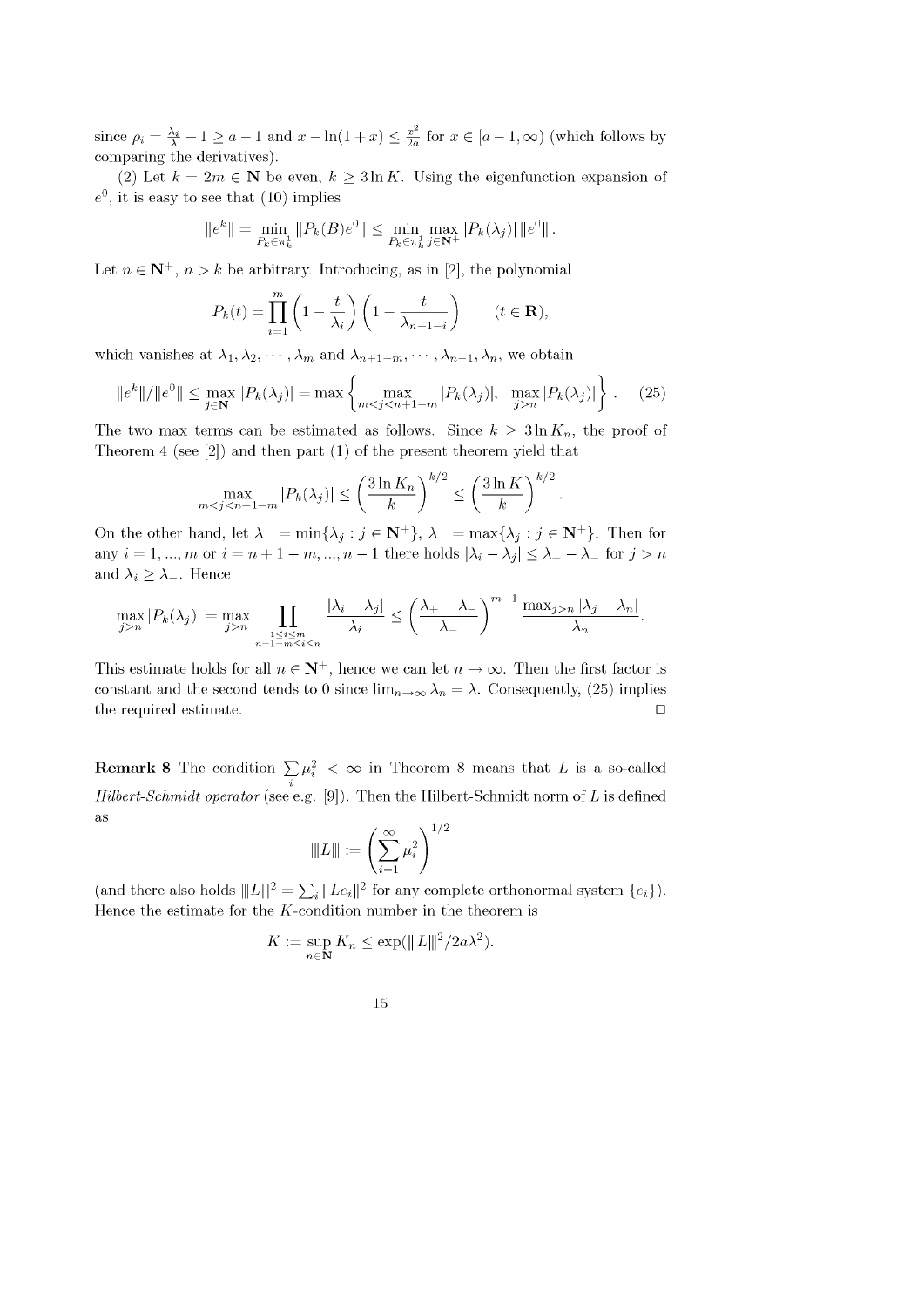**Example.** Let  $N \leq 3$ ,  $\Omega \subset \mathbb{R}^N$  be a bounded domain. Let  $M \geq m > 0$ , and  $\mathcal{A}(x) = \{a_{ij}(x)\}\$ be a spd matrix for all  $x \in \Omega$  with eigenvalues between m and M. Let  $q(x) \geq 0$ . We assume that  $A \in L^{\infty}(\Omega, \mathbf{R}^{N \times N})$ ,  $q \in L^{\infty}(\Omega)$ . Let  $H = H_0^1(\Omega)$  with the inner product

$$
\langle u, v \rangle_{\mathcal{A}} = \int_{\Omega} \mathcal{A} \nabla u \cdot \nabla v.
$$

Let the operator  $B$  be defined by

$$
\langle Bu, v \rangle_{\mathcal{A}} = \int_{\Omega} (\mathcal{A} \nabla u \cdot \nabla v + quv) \qquad (u, v \in H_0^1(\Omega)).
$$

Then Theorem 8 holds for B.

Namely, we have

$$
B = I + L, \quad \text{where} \quad \langle Lu, v \rangle_{\mathcal{A}} = \int_{\Omega} quv \qquad (u, v \in H_0^1(\Omega)).
$$

It is well-known that L is compact and self-adjoint on  $H_0^1(\Omega)$ . Further, the variational characterization of the eigenvalues yields that replacing  $q$  by a pointwise greater function, the eigenvalues of  $L$  are also replaced by greater ones. Hence they can be estimated by the eigenvalues  $\tau_j$  of the operator

$$
\langle Tu, v \rangle_{\mathcal{A}} = \beta \int_{\Omega} uv \qquad (u, v \in H_0^1(\Omega)),
$$

where  $\beta = ||q||_{\infty}$ . The well-known estimate (see e.g. [3]) is

$$
\tau_j \le const. \cdot j^{-2/N} \le const. \cdot j^{-2/3} \qquad (j \in \mathbf{N}^+).
$$

since  $N \leq 3$ .

Consequently, the eigenvalues  $\mu_j$  of L are estimated by

$$
\mu_j \le const. \cdot j^{-2/3} \qquad (j \in \mathbf{N}^+),
$$

and hence

$$
\sum_j \mu_j^2 \ \leq \ const. \cdot \sum_j j^{-4/3} < \infty.
$$

That is, the conditions of Theorem 8 are satisfied.

## **5 C onclusions**

It has been shown that previous results in  $\mathbb{R}^n$  for the sublinear and superlinear rate of convergence of the conjugate gradient method, involving various generalized condition numbers, can be extended to Hilbert space. In the sublinear phase the results